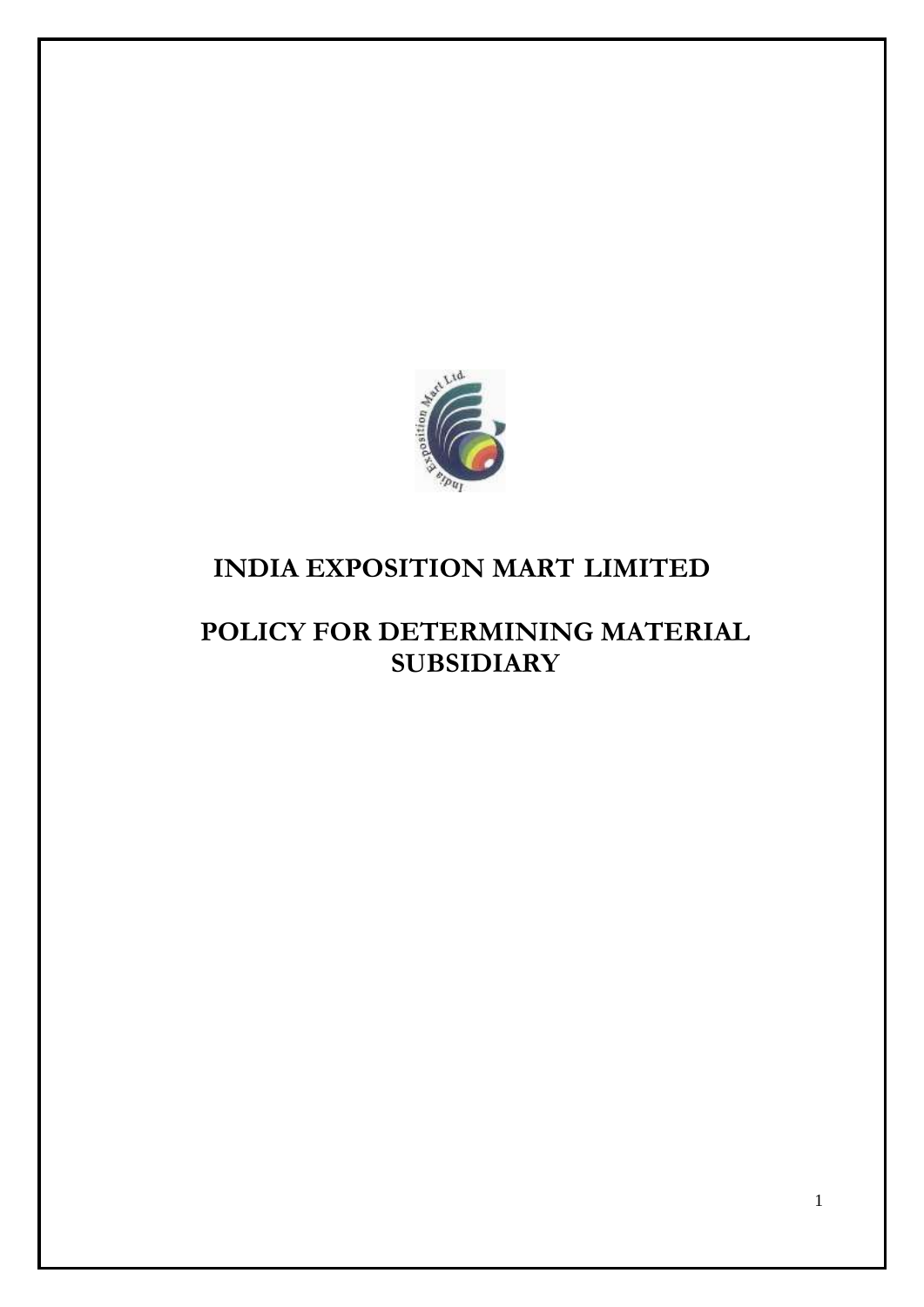## **PURPOSE AND SCOPE**

The Policy for determining 'material' subsidiary companies has been framed in accordance with the provisions of Regulation 16(1)(c) of the SEBI (Listing Obligations and Disclosure Requirements) Regulations, 2015 ("Listing Regulations").

The Policy will be used to determine the Material Subsidiaries of the Company and to provide the governance framework for such subsidiaries.

All the words and expressions used in this Policy, unless defined hereafter, shall have meaning respectively assigned to them under the Listing Regulations and in the absence of its definition or explanation therein, as per the Companies Act, 2013 and the Rules, Notifications and Circulars made/issued thereunder, as amended, from time to time.

The Policy shall be effective from the date of commencement of trading in Company's shares at the BSE Limited and the National Stock Exchange of India.

## **IDENTIFICATION OF 'MATERIAL' SUBSIDIARY**

A subsidiary shall be considered material if, its income or net worth exceeds 10 per cent of the consolidated income or net worth respectively, of the Company and its subsidiaries in the immediately preceding accounting year.

## **GOVERNANCE FRAMEWORK**

- The Audit Committee of the Company shall periodically review the financial statements, in particular, the investments made by the unlisted subsidiary company.
- The minutes of the Board Meetings of the unlisted subsidiary company shall be placed before the Board of Directors of the Company.
- The management of the unlisted subsidiary shall periodically bring to the attention of the Board of Directors of the Company, a statement of all significant transactions and arrangements entered into by the unlisted subsidiary company.

A transaction or arrangement shall be considered significant if it exceeds or is likely to exceed 10 percent of total revenues or total expenses or total assets or total liabilities, as the case may be, of the unlisted subsidiary for the immediately preceding financial year.

At least one Independent Director of the Company shall be a director on the Board of the unlisted material subsidiary company, whether incorporated in India or not.

For the purposes of this provision, notwithstanding anything to the contrary contained in Clause 2 above, the term "material subsidiary" shall mean a subsidiary, whose income or net worth exceeds 20 percent of the consolidated income or net worth respectively, of the Company and its subsidiaries in the immediately preceding financial year.

The Company shall obtain prior approval of shareholders by way of special resolution, if the disposal of shares in its material subsidiary (either on its own or together with other subsidiaries) results in reduction of its shareholding, to less than 50 percent or the Company ceases the